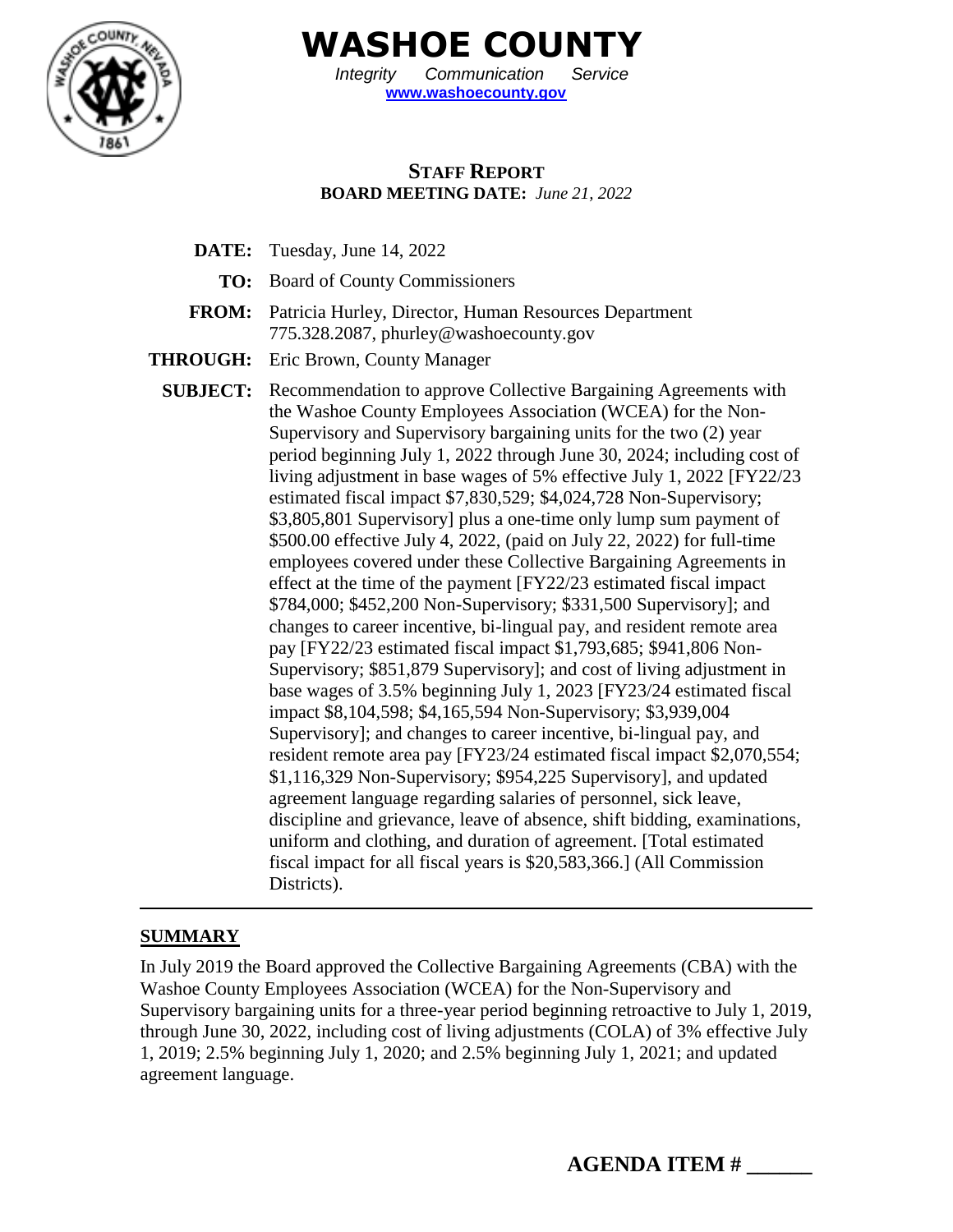Since February 2022, Washoe County and WCEA have engaged in extensive negotiations for successor Agreements. These proposed successor CBA(s) with the WCEA Non-Supervisory and Supervisory bargaining units are for the two (2) year period beginning July 1, 2022 through June 30, 2024; including: COLA of 5% effective July 1, 2022, plus a one-time only lump sum payment of \$500.00 effective July 4, 2022, (paid on July 22, 2022) for full-time employees covered under these CBA(s) in effect at the time of the payment; and 3.5% COLA beginning July 1, 2023; and changes to career incentive, bi-lingual pay, and resident remote area pay; and updated agreement language regarding salaries of personnel, sick leave, discipline and grievance, leaves of absence, and duration of agreement.

**Washoe County Strategic Objective supported by this item:** Legal obligation to comply with our statutory mandate to engage in collective bargaining pursuant to NRS Chapter 288.

## **PREVIOUS ACTION**

On July 9, 2019 the Board approved CBA(s) with WCEA for the Non-Supervisory and Supervisory bargaining units for the three year period beginning retroactive to July 1, 2019 through June 30, 2022; including COLA(s) in base wages of 3% effective July 1, 2019; 2.5% beginning July 1, 2020; and 2.5% beginning July 1, 2021; and updated agreement language regarding salaries of personnel, standby pay, shift differential, vacation, sick leave, health plan, deferred compensation, and duration of agreement.

## **BACKGROUND**

The parties reached Tentative Agreements on all issues. The Association has voted and ratified the Agreements. Following is a summary explanation of the substantive changes to the Agreements (unless specifically noted, the changes apply to both the Supervisory and Non-Supervisory Agreements):

## Term

The term of the Agreement is for two (2) years: July 1, 2022, through June 30, 2024.

Article 8 – Salaries of Personnel

Paragraph A.2. is modified to reflect a 5% COLA effective July 1, 2022, plus a one-time only lump sum payment of \$500 effective July 4, 2022 (paid on July 22, 2022) for fulltime employees hired prior to July 1, 2022 and covered under these CBA(s) in effect at the time of the payment. No employee who separated employment from Washoe County prior to July 17, 2022 will be eligible for the one-time lump sum payment; and a 3.5% COLA effective July 1, 2023.

## Article 14 – Career Incentive

Current Career Incentive tiers have been increased by \$1,000 per year of service beginning at five (5) years of continuous service through nine (9) years of continuous service; and by \$2,000 per year of service beginning at ten (10) years of continuous service through a maximum of \$5,000 for thirty or more (30+) years of service. (See Attachment A) Amounts were adjusted to encourage employee retention; and it is important to note that Career Incentive was last updated in July 1994.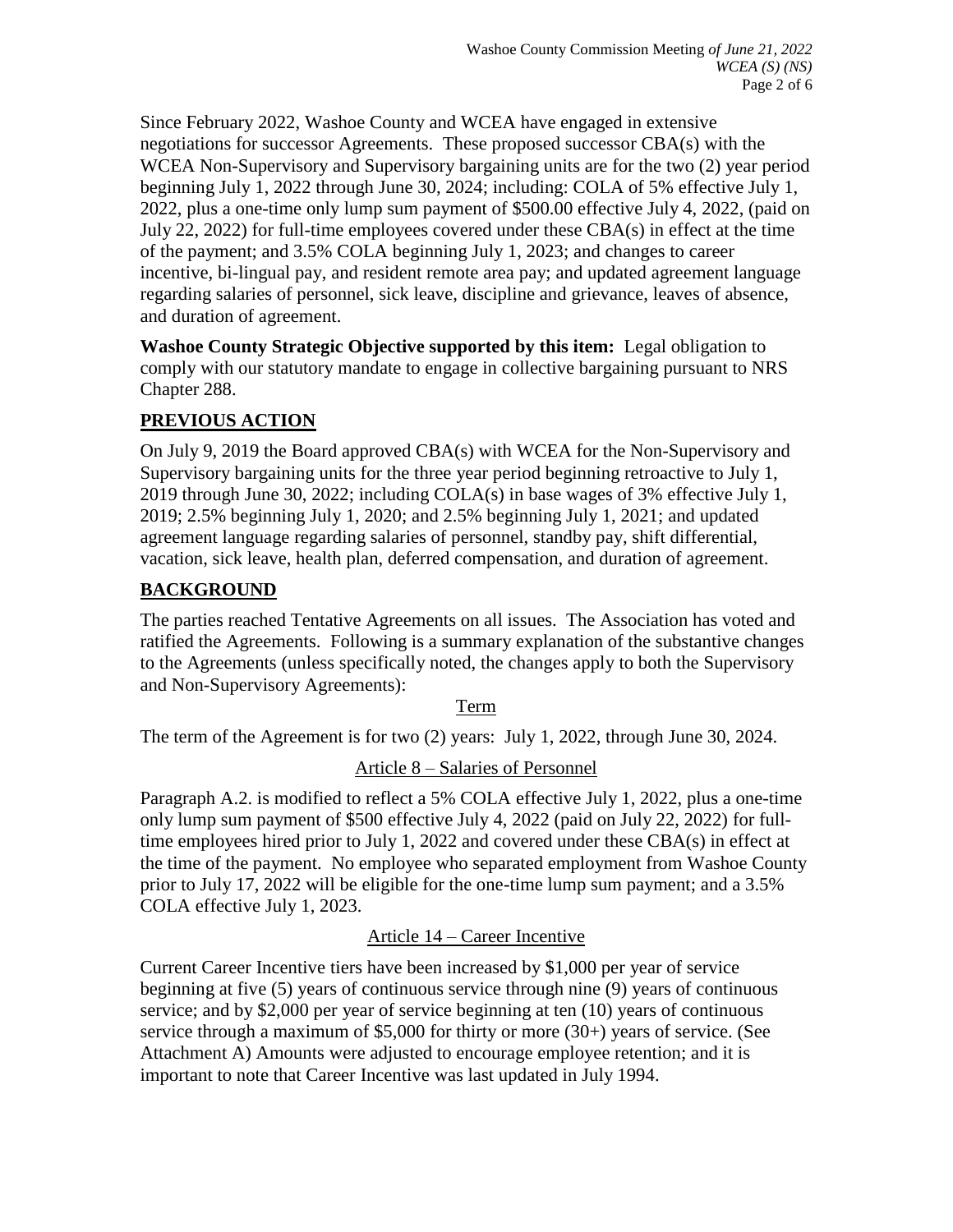#### Article 17 – Sick Leave

Paragraph F was modified to include Compensatory Leave, in addition to Vacation Leave, as eligible leave employees are allowed to voluntarily transfer to another employee who has less than eighty (80) hours of combined leave, but who is otherwise eligible to take paid sick leave.

#### Article 18 – Leaves of Absence

Article 18 has been updated to reflect Washoe County Code and current practice by clarifying absence of an employee due to jury duty, aiding in a public emergency as a volunteer firefighter, and military leave.

#### Article 19 – Health Plan

Article 19 has been modified to update the composition of the Insurance Negotiation Committee and to clarify language.

#### Article 22 – Position Openings and Examinations

Language was added to encourage both professional growth and to encourage employees to seek lateral and promotional career opportunities within the County. With that in mind, when interviewing for another County position during their regular work hours, employees may be allowed to flex their schedule in order to avoid using their leave.

#### Article 31 – Discharge / Article 32 – Grievance Procedure

Articles 31 and 32 were updated to clarify the grievance procedure and add the Federal Mediation and Conciliation Service for arbitration.

## Article 34 – Bilingual Language Skills

This article is enhanced to include that the 5% bilingual pay differential shall be paid for the actual time spent performing bilingual language skills on an hour-for-hour basis or major fraction thereof, with a guaranteed minimum of one (1) hour per day regardless of having performed bilingual skills for less than one (1) hour per day, and to clarify that employees not performing bilingual language skills on a scheduled workday excludes them from receiving the guaranteed one (1) hour per day minimum for that day.

Article 36 – Assignment Differential/Incline Transportation Allowance

This article is updated to reflect the increase of assignment differential to \$400 biweekly (increase from \$385.52) for employees who are assigned at Incline Village, Crystal Bay, Brockway, Kings Beach, Agate Bay, Carnelian Bay, Cedar Flats, or Tahoe City to compensate for increased cost of living. Assignment differential for employees who are assigned to Gerlach or Vya is unchanged and remains at \$115.63 biweekly

Effective July 4, 2022, employees who are assigned to Incline Village who do not reside there, use their personal vehicle for travel to and from work, and who do not have access to a County vehicle shall receive \$150.00 (increase from \$69.10) transportation allowance per pay period.

## Article 49 – Duration of Agreement

This Article is updated to reflect the new 2-year term of agreement of July 1, 2022 through June 30, 2023.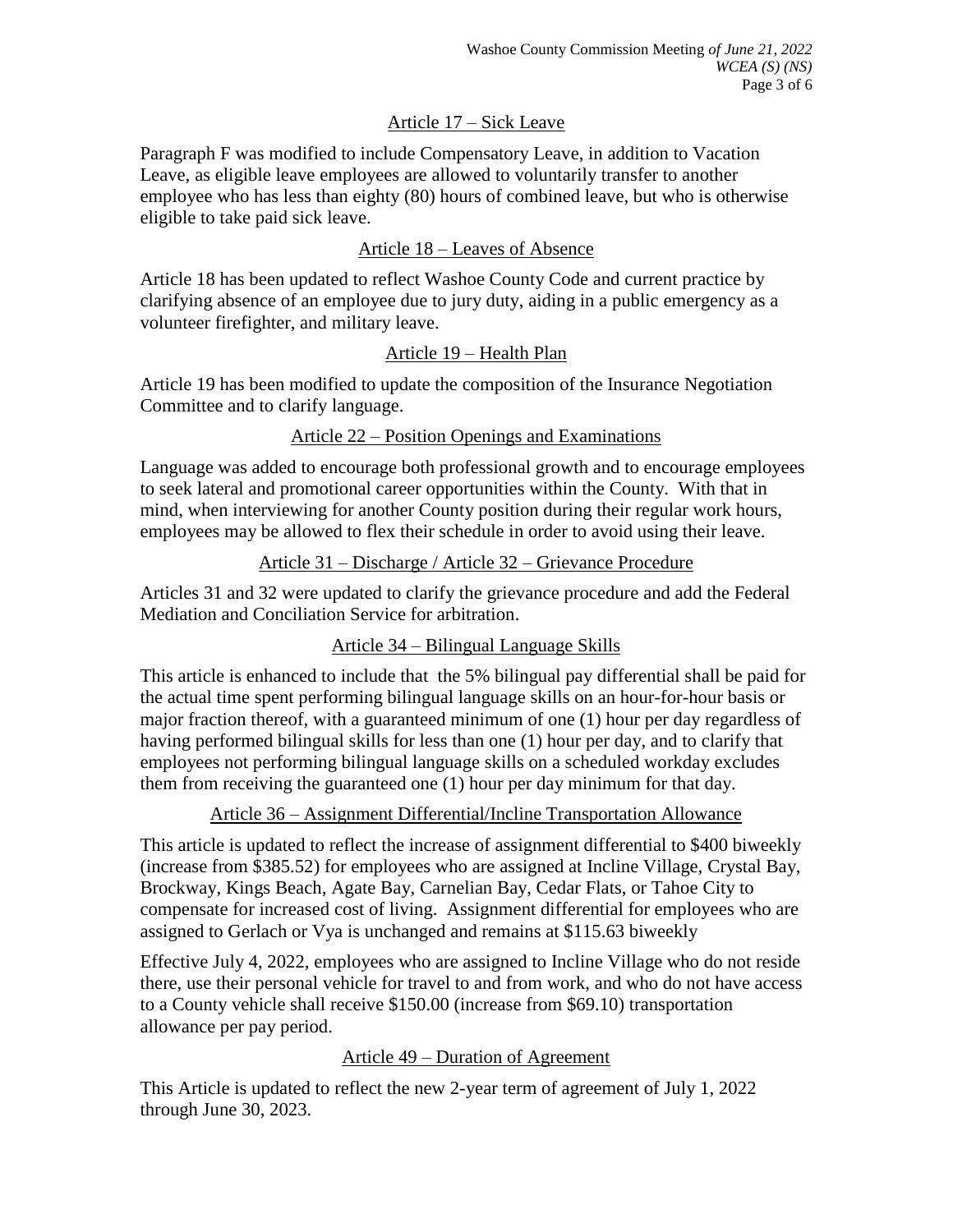## **FISCAL IMPACT**

The annual FY 22/23 fiscal impact associated with these recommendations is estimated at \$10,408,214 (\$5,419,034 for Non-Supervisory; \$4,989,180 for Supervisory) and a portion is included in the FY 22/23 approved budget. These cost increases may necessitate a budget adjustment during the fiscal year. The Budget Office will monitor the budget status related to these contracts and propose necessary budget adjustments as needed.

The FY 22/23 fiscal impact is broken out as follows:

| Description                             | WCEA (NS)   | WCEA(S)     | Total        |
|-----------------------------------------|-------------|-------------|--------------|
| <b>COLA</b>                             | \$4,024,728 | \$3,805,801 | \$7,830,529  |
| Career Incentive                        | \$919,707   | \$848,747   | \$1,768,454  |
| Lump Sum                                | \$452,500   | \$331,500   | \$784,000    |
| <b>Bi-lingual Pay</b>                   | \$783       | \$276       | \$1,059      |
| Incline/Gerlach Assignment Differential | \$282       | \$753       | \$1,035      |
| Incline Assignment Personal Vehicle Use | \$21,034    | \$2,103     | \$23,137     |
| <b>TOTAL FY22/23</b>                    | \$5,419,034 | \$4,989,180 | \$10,408,214 |

**FY 22/23**

The annual FY 23/24 fiscal impact associated with these recommendations is estimated at \$10,175,152 (\$5,281,923 for Non-Supervisory; \$4,893,229 for Supervisory)

**FX7.33/34** 

| FY 23/24                                |             |             |              |  |  |
|-----------------------------------------|-------------|-------------|--------------|--|--|
| Description                             | WCEA (NS)   | WCEA(S)     | Total        |  |  |
| <b>COLA</b>                             | \$4,165,594 | \$3,939,004 | \$8,104,598  |  |  |
| Career Incentive                        | \$1,094,203 | \$951,083   | \$2,045,286  |  |  |
| Lump Sum                                | $$ -0-$     | $$ -0-$     | $$ -0-$      |  |  |
| <b>Bi-lingual Pay</b>                   | \$810       | \$286       | \$1,096      |  |  |
| Incline/Gerlach Assignment Differential | \$282       | \$753       | \$1,035      |  |  |
| Incline Assignment Personal Vehicle Use | \$21,034    | \$2,103     | \$23,137     |  |  |
| <b>TOTAL FY23/24</b>                    | \$5,281,923 | \$4,893,229 | \$10,175,152 |  |  |

Notes: Totals in tables may be off by a dollar or two due to rounding

Estimated FY22/23 impact of 1.0% COLA per FY21/22 salaries (incl. PERS) =

\$1,566,106

\$804,946 (WCEA-NS); \$761,160 (WCEA-Supervisory)

 Estimates do not include additional positions approved for FY22/23 or estimated PERS changes for FY23/24

 FY23/24 estimates reflect cumulative impacts based on FY22/23 increases-not incremental impacts (i.e., FY22/23 COLA plus FY23/24 COLA)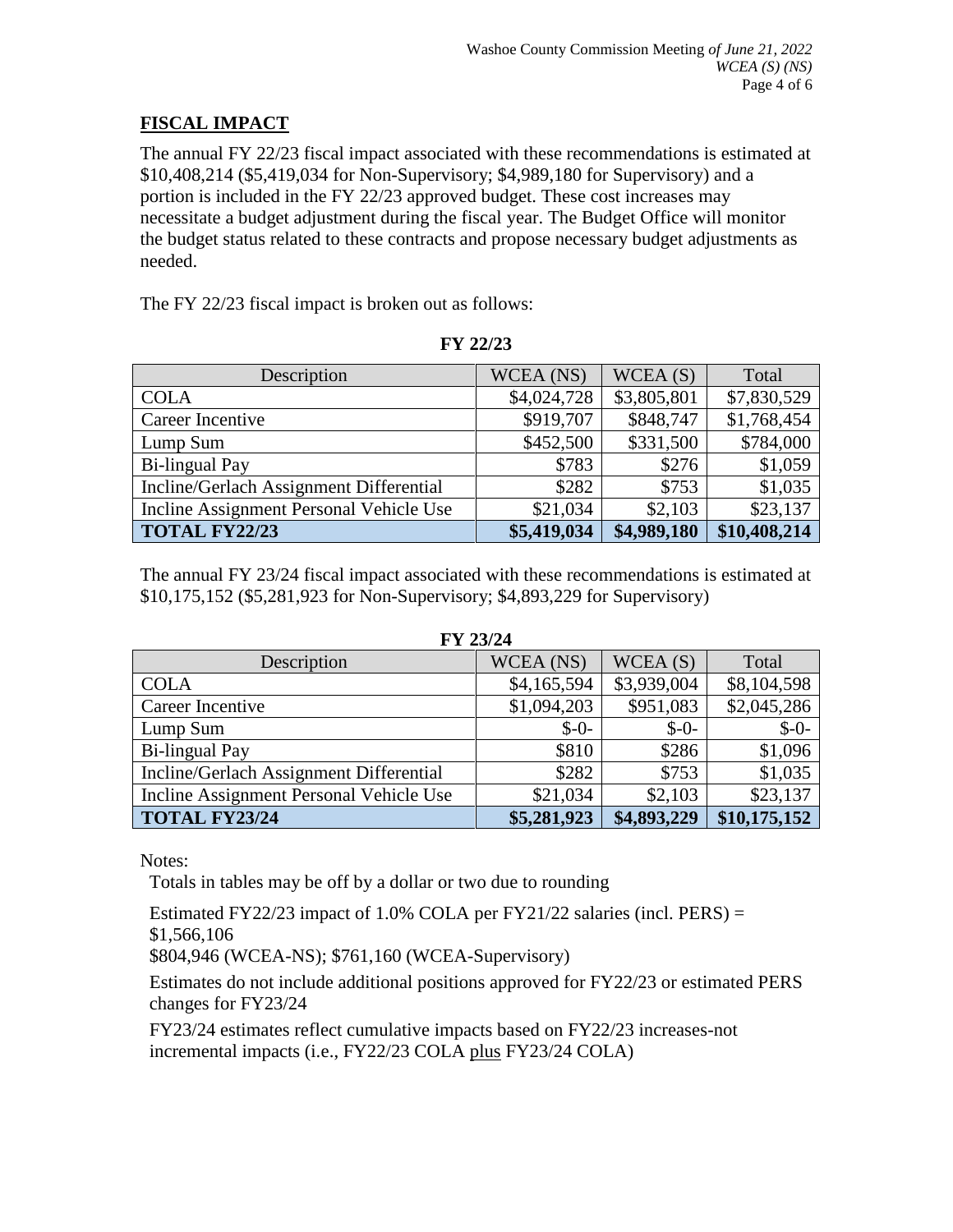## **RECOMMENDATION**

Recommendation to approve Collective Bargaining Agreements with the Washoe County Employees Association (WCEA) for the Non-Supervisory and Supervisory bargaining units for the two (2) year period beginning July 1, 2022 through June 30, 2024; including cost of living adjustment in base wages of 5% effective July 1, 2022 [FY22/23 estimated fiscal impact \$7,830,529; \$4,024,728 Non-Supervisory; \$3,805,801 Supervisory] plus a one-time only lump sum payment of \$500.00 effective July 4, 2022, (paid on July 22, 2022) for full-time employees covered under these Collective Bargaining Agreements in effect at the time of the payment [FY22/23 estimated fiscal impact \$784,000; \$452,200 Non-Supervisory; \$331,500 Supervisory]; and changes to career incentive, bi-lingual pay, and resident remote area pay [FY22/23 estimated fiscal impact \$1,793,685; \$941,806 Non-Supervisory; \$851,879 Supervisory]; and cost of living adjustment in base wages of 3.5% beginning July 1, 2023 [FY23/24 estimated fiscal impact \$8,104,598; \$4,165,594 Non-Supervisory; \$3,939,004 Supervisory]; and changes to career incentive, bi-lingual pay, and resident remote area pay [FY23/24 estimated fiscal impact \$2,070,554; \$1,116,329 Non-Supervisory; \$954,225 Supervisory], and updated agreement language regarding salaries of personnel, sick leave, discipline and grievance, leave of absence, shift bidding, examinations, uniform and clothing, and duration of agreement. [Total estimated fiscal impact for all fiscal years is \$20,583,366.]

# **POSSIBLE MOTION**

Should the Board agree with staff's recommendation, a possible motion would be:

*"Move to approve Collective Bargaining Agreements with the Washoe County Employees Association (WCEA) for the Non-Supervisory and Supervisory bargaining units for the two (2) year period beginning July 1, 2022 through June 30, 2024; including cost of living adjustment in base wages of 5% effective July 1, 2022 [FY22/23 estimated fiscal impact \$7,830,529; \$4,024,728 Non-Supervisory; \$3,805,801 Supervisory] plus a onetime only lump sum payment of \$500.00 effective July 4, 2022, (paid on July 22, 2022) for full-time employees covered under these Collective Bargaining Agreements in effect at the time of the payment [FY22/23 estimated fiscal impact \$784,000; \$452,200 Non-Supervisory; \$331,500 Supervisory]; and changes to career incentive, bi-lingual pay, and resident remote area pay [FY22/23 estimated fiscal impact \$1,793,685; \$941,806 Non-Supervisory; \$851,879 Supervisory]; and cost of living adjustment in base wages of 3.5% beginning July 1, 2023 [FY23/24 estimated fiscal impact \$8,104,598; \$4,165,594 Non-Supervisory; \$3,939,004 Supervisory]; and changes to career incentive, bi-lingual pay, and resident remote area pay [FY23/24 estimated fiscal impact \$2,070,554; \$1,116,329 Non-Supervisory; \$954,225 Supervisory], and updated agreement language regarding salaries of personnel, sick leave, discipline and grievance, leave of absence, shift bidding, examinations, uniform and clothing, and duration of agreement. [Total estimated fiscal impact for all fiscal years is \$20,583,366.]".*